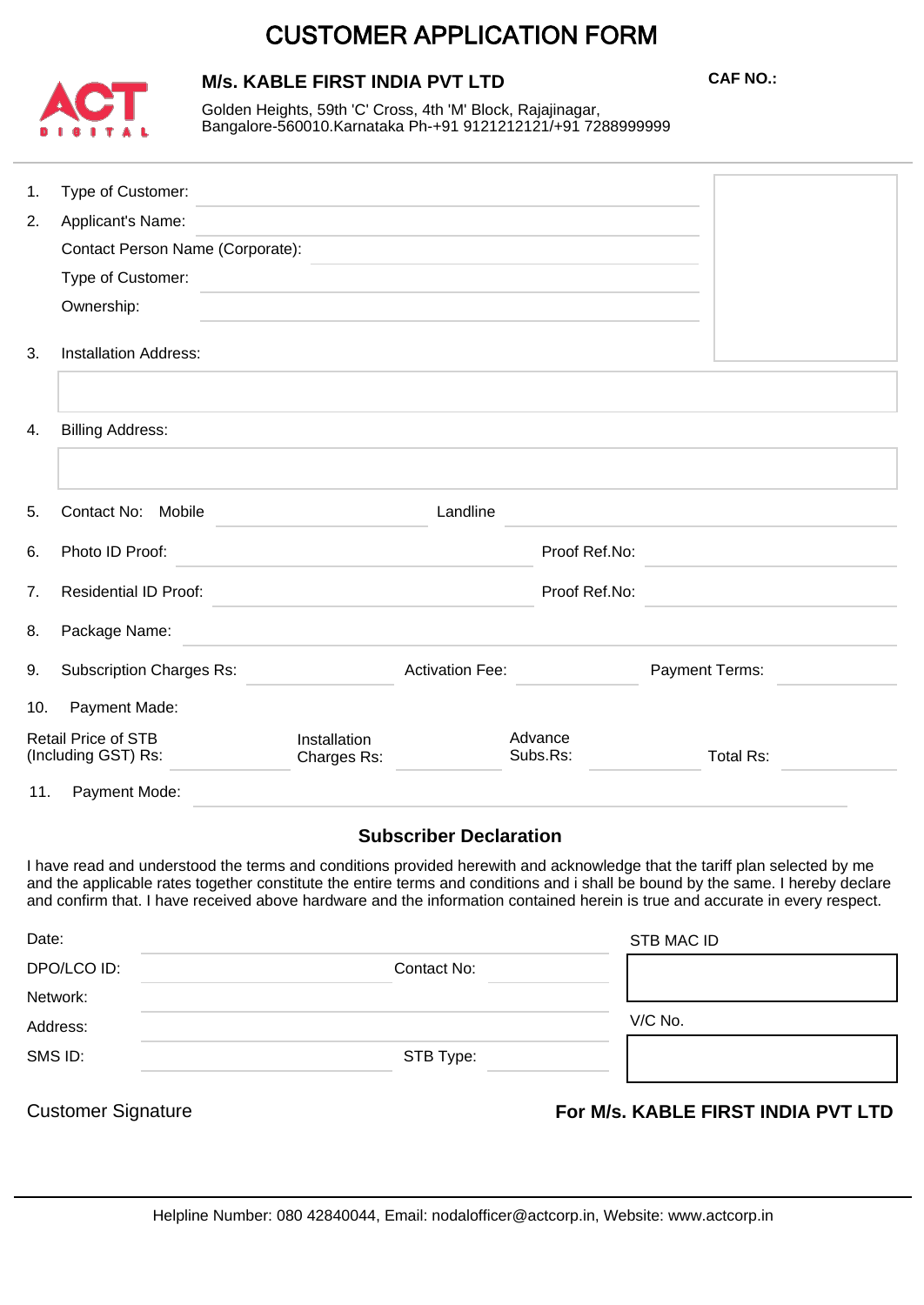# **SUBSCRIBER AGREEMENT**

#### **1. Definition**

- 1.1 "Addressable System" means an electronic device (which includes hardware and its associated software) or more than one electronic device put in an integrated system through which transmission of programmes including re-transmission of signals of television channels can be done in encrypted form, which can be decoded by the device or devices at the premises of the subscriber within the limits of the authorization made, on the choice and request of such subscriber, by the distributor of television channels;
- 1.2 "Authority" means Telecom Regulatory Authority of India established under sub-section (1) of section 3 of the Telecom Regulatory, Authority of India Act, 1997 (24 of 1997);
- 1.3 "Broadcaster" means a person or a group of persons, or body corporate, or any organization or body who, after having obtained, in its name, downlinking permission for its channels, from the Central Government, is providing programming services**;**
- 1.4 "Basic Service Tier" means a package of free-to-air channels offered by the cable operator to a subscriber with an option to subscribe, for a single price to the subscribers of the area in which his Cable Television Networks is providing service;
- 1.5 "Bouquet" or "Bouquet of channels" means an assortment of distinct channels offered together as a group or as a bundle and all its grammatical variations and cognate expressions.
- 1.6 "Local Cable Operator" or "LCO" means a person registered under rule 5 of the Cable Television Networks Rules, 1994;
- 1.7 "cable service" or "cable TV service" means the transmission of programmes including re-transmission of signals of television channels through cables;
- 1.8 "cable television network" or "cable TV network" means any system consisting of a set of closed transmission paths and associated signal generation, control and distribution equipment, designed to provide cable service for reception by multiple subscribers;
- 1.9 "Distributor Retail Price" or "DRP" means the price, excluding taxes, declared by a distributor of television channels and payable by a subscriber for a-la-carte pay channel or bouquet of pay channels
- 1.10 "free-to-air channel" or "free-to-air television channel" means a channel which is declared as such by the broadcaster and for which no fee is to be paid by the distributor of television channels to the broadcaster for signals of such channel;
- 1.11 "lock-in period" with reference to subscription of a-la-carte channel or bouquet of channels, means a period of subscription during which a subscriber is restricted from discontinuing or altering the terms of the subscription of such channel or bouquet of channels;
- 1.12 "multi-system operator" or "MSO" means a cable operator who has been granted registration under rule 11 of the Cable Television Networks Rules, 1994 and who receives a programming service from a broadcaster and re-transmits the same or transmits his own programming service for simultaneous reception either by multiple subscribers directly or through one or more local cable operators**;**
- 1.13 Whaximum Retail Price<sup>"</sup> or "MRP<sup>"</sup> means the maximum price, excluding taxes, payable by a subscriber for a-la-carte pay channel or bouquet of pay channels;
- 1.14 "Network Capacity Fee" means the amount, excluding taxes, payable by a subscriber to the distributor of television channels for distribution network capacity subscribed by that subscriber to receive the signals of subscribed television channels and it does not include subscription fee for pay channel or bouquet of pay channels.
- 1.15 "Pay channel" means a channel which is declared as such by the broadcaster and for which a share of maximum retail price is to be paid to the broadcaster by the distributor of television channels and for which due authorization needs to be obtained from the broadcaster for distribution of such channel to subscribers**;**
- 1.16 "Programme" means any television broadcast and includes -(i) Exhibition of films, features, dramas, advertisements and serials (ii) Any audio or visual or audio-visual live programme or presentation and the expression "programming service" shall be construed accordingly;
- 1.17 "Set Top Box" or "STB" means a device, which is connected to, or is part of a television receiver and which enables a subscriber to view subscriber channels;
- 1.18 "subscriber" for the purpose of these regulations, means a person who receives broadcasting services related to television from a distributor of television channels, at a place indicated by such person without further transmitting it to any other person and who does not cause the signals of television channels to be heard or seen by any person for a specific sum of money to be paid by such person, and each set top box located at such place, for receiving the subscribed broadcasting services related to television, shall constitute one subscriber;

#### **2. SERVICES**

- 2.1 This agreement specifies the terms and conditions on which Kable First India Private Limited (hereinafter referred to as "KFI") shall provide the interactive Cable Service, Voice and data services, and other value added services etc. ("Service/s") to the person, whose name is specified and signature appended on the Customer Application Form("CAF") (hereinafter referred to as "the Subscriber").
- 2.2 KFI's service shall be made available to the subscriber with effect from the date of activation of the Set Top Box ("STB") and on terms and conditions contained herein and also published in our website [www.actcorp.in](http://www.actcorp.in/) which the subscriber hereby unconditionally accepts and undertakes to abide.
- 2.3 The subscriber shall fill the CAF in duplicate and submit the CAF to the LCO. The subscriber shall ensure that the information stated in CAF is and shall continue to be accurate in all respects and the subscriber hereby undertakes to immediately notify KFI or it's LCO of any change thereto. Photo identification and address proof has also to be submitted along with the CAF; else the same will be treated as an incomplete CAF. The LCO shall return the duplicate copy of the completed CAF to the subscriber duly acknowledged.
- 2.4 The subscriber shall choose any a-la-carter free-to-air channel(s), pay channel(s) or bouquet(s) of channels offered by Broadcasters or bouquet(s) of channels offered by KFI or a combination thereof. Provided if the subscriber opted for any such a-la-carter free-to-air channel(s), pay channel(s) or bouquet(s) of channels as mentioned herein, shall not discontinue the subscription of such channel or bouquet of channels for lock-in-period from the date of subscription ("Lock-in-Period").
- 2.5 Composition of channels in any package that the subscriber has availed of will not be altered for the said Lock-in-period from the date of subscription/activation. Should there be a change in the same due to any channel becoming unavailable on our network, Distributor retail price reduction equivalent to the a la carte rate of that channel/bouquet of channels will be provided from the date of discontinuation.
- 2.6 All incomplete Customer Application Forms shall be rejected and the deficiencies shall be informed to the subscriber. The LCO will respond within 2 working days of receipt of application, and inform the subscriber of the deficiencies and shortcomings in the CAF submitted by subscriber.
- 2.7 In case of technical or operational non-feasibility at the location requested by the subscriber, KFI or its LCO will inform the subscriber the reasons for the same within 7 working days from the date of receipt of the CAF by KFI and KFI / LCO shall refund any amounts paid by the subscriber within 15 days of such communication to subscriber.
- 2.8 The Subscriber shall select a subscription. Package and inform KFI of the subscription packages or channels on an a la carte basis by ticking the same on the Tariff Enrolment Form (TEF) along with the applicable fees while submitting the CAF. Upon the receipt of the above TEF and fees (including installation/activation charges), KFI may sell the Set Top Box ("STB") to the subscriber and provide such other accessories as may be necessary. The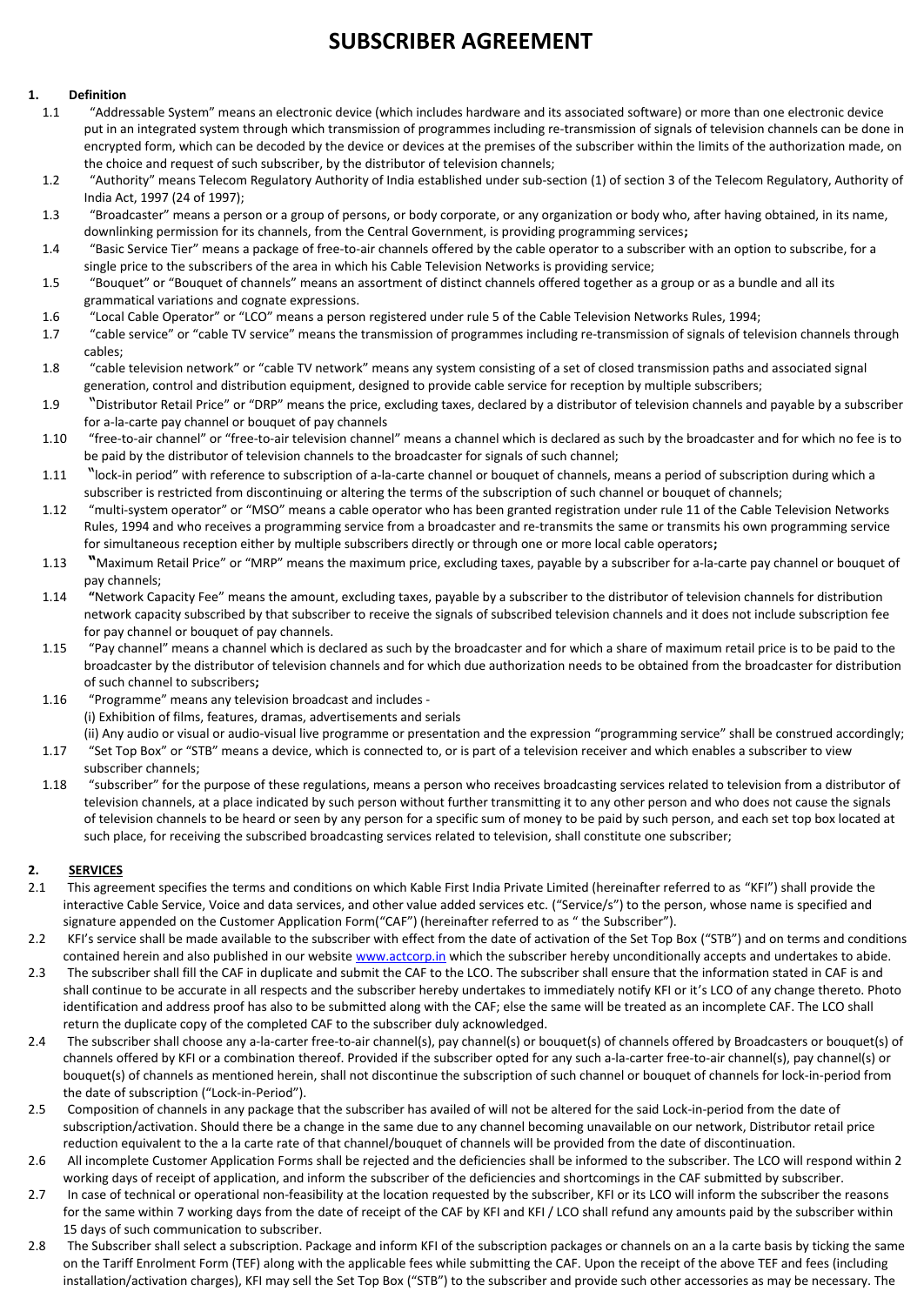subscriber shall select the payment methodology and the payment term in the said CAF along with the STB details where the subscriber wants these channels to be activated. Upon receipt of the fully filled TEF and complete and correct in all respects the channels selected by the subscriber shall be activated within 7 Days of its receipt.

2.9 The Subscriber is entitled to alter, add to or substitute the subscription package by informing KFI and paying the additional fees, if any for such new selection.

# **3. SET TOP BOX (STB)**

- 3.1 Upon KFI accepting the CAF and receiving fees, and installation / activation charges as specified by KFI, KFI may install the stb and all requisite accessorise at the location specified by the subscriber. The subscriber understands and agrees that KFI will collect the retail price of the STB from the subscriber at the time of installation of STB. After purchase of STB, it will become the property of subscriber and KFI will no longer be the owner of the STB.
- 3.2 If the STB are damaged or cannot be used due to any acts of the subscriber, KFI shall replace the same, at the cost of the subscriber post warranty period. If the STB is lost due to negligence of the subscriber. The subscriber shall be liable for it and has to purchase new STB by paying the STB retail price.
- 3.3 Each STB comes with a warranty as provided by the original equipment manufacturer which will be passed on to the subscriber as is. The terms and conditions provided by manufacturer for warranty is applicable on the said STB during the warranty period. There is no warranty applicable on the remote control.
- 3.4 After the expiry of the warranty period, repairs to the STB would have to be paid for by the subscriber and a replacement STB may be offered. if available, at the cost of subscriber.
- 3.5 Charges in the rates of applicable taxes & Government duties will be informed to the subscribers and shall be borne by the subscriber.
- 3.6 In case of STB malfunction out of warrant period, the KFI/LCO will replace or repair the STB. Repair charges will be payable by the subscriber If the STB is out of warrant period.
- 3.7 The subscriber hereby agrees to allow the authorise representatives of the LCO/KFI to enter into the subscriber premises for inspection, installation, removal and replace of the hardware /software under the terms hereof. This clause survives even after the termination until the dues are paid to KFI.
- 3.8 The service shall be for personal viewing of the subscriber/s and for the family members only. Subscriber shall not allow public viewing or exploit the same for commercial benefit or otherwise. Breach of this clause will result in termination of service and the subscriber shall also be liable to pay damages.
- 3.9 The subscriber undertake not to use or cause to be used the VC with any other STB or device and or STB with any other VC or device and shall ensure the safety and security of the hardware from unauthorized use, theft, misuse, damages, loss etc. during the term his/her subscription.
- 3.10 The subscriber undertake that he shall neither by himself nor allow any other person to modify, misuse or temper with the accessories provided by KFI or to add or remove any seal, brand, logo, information etc. Which effects or may affect the integrity / functionality / identity of the hardware or otherwise remove or replace any part thereof, nor shall KFI use before or after the STB any decoding, receiving recording devise other than one television set.
- 3.11 The subscriber undertakes not to do or allow any act or thing to be done as a result of which the right of the LCO / KFI in relation to the Service and / or Hardware or of the channel providers/distributors / in relation to any channel, may become restricted, extinguished or otherwise prejudiced thereby or they or any of them may be held or alleged to be in breach of their obligation under any agreement to which they are party or otherwise are so bound.
- 3.12 The subscriber undertakes not to hypothecate, transfer or create or suffer any charge, lien or any onerous liability in respect of the hardware which is not owned by the subscriber during the terms of his/her subscription.
- 3.13 The subscriber undertakes not to relay, transmit or redistribute the signals/ Service to any person or connect to any other device for any redistribution purpose.
- 3.14 Commercial establishments will be governed by tariffs as laid down by the authority from time to time.
- 3.15 All the terms and conditions including the provision related to the terms of service, tariff, rebates, discount, shall be subject to the rule, regulation, notification, guidelines as may be specified by the authority or as may be applicable from time to time.

# **4. SUBSCRIBERS OBLIGATIONS:**

- 4.1 THE Subscriber will be responsible for the accessories provided to the Subscriber by KFI.
- 4.2 The Subscriber shall not sub-let or transfer the STB and/or the accessories provided to any person without the prior written permission of KFI during the term of the Subscription Agreement executed between the Subscriber and KFI.
- 4.3 The Subscriber shall not tamper with, reverse engineer, decompile or copy or distribute or misuse in any manner the software embedded in the STB just to ensure the proper functioning of STB.
- 4.4 The Subscriber shall not commit any act or deed which adversely affects the quality, functionality, availability and/ or reliability of Services rendered by KFI to any person.
- 4.5 The Subscriber shall use the Service for lawful purposes only and shall not post or transmit through the Service any material( including any message or series of messages) that violates or infringes in anyway up on the rights of others (including copyright), that is unlawful, threatening, abusive, obstructive, harassing, defamatory, invasive of privacy or publicity rights, vulgar, obscene, profane or otherwise objectionable, that encourages conduct that would constitute a criminal offense, give rise to civil liability, or otherwise violate any law.
- 4.6 The Subscriber acknowledges and covenants that the Services are provided for use in a single household at a single point (where Subscriber is an individual) or in a single office at a single point (where the Subscriber is a corporate) and any attempt to resell or distribute service without the express written permission of KFI, will result in immediate termination of Services and possible criminal prosecution.

# **5. BILLING, CHARGES AND PAYMENT**

- 5.1 The subscriber shall pay for the service, to which he/she/it has subscribed herein, including applicable charges for installation and activation in advance.
- 5.2 In addition to the amounts specified in CAF, the subscriber shall be liable to pay GST or such other similar taxes, duties and levies applicable on the amounts payable by the subscriber to KFI' or it's LCO as per this agreement.
- 5.3 As per the a-la-carte channel/bouquet of channels opted by the subscriber, the subscriber shall pay the Distributor retail price of such a-la-carte pay channel(s) and Bouquet of pay channels in addition to Network Capacity fee ("Subscription Charges") to KFI directly or its LCO on or before 15th of every calendar month in advance, and in case of quarterly, half yearly or annual plan then the 15th of respective English calendar month in advance. All payments shall be made in full by the due date as mentioned above along with the applicable taxes as the case may be. Any delay in payment by the due date will attract an interest at 2% per month. In case of dishonour of a cheque, subscriber shall pay such charges as may be applicable from time to time. Billing dispute if any will be resolved within 7 days by LCO or KFI as the case may be. In the event of disconnection of services to the subscriber on non-payment of subscription charges the subscriber shall contact their respective LCO for payment of subscription charges and reactivation of services. Subscriber hereby understands and agrees that KFI shall not be liable to subscriber on disconnection services on no-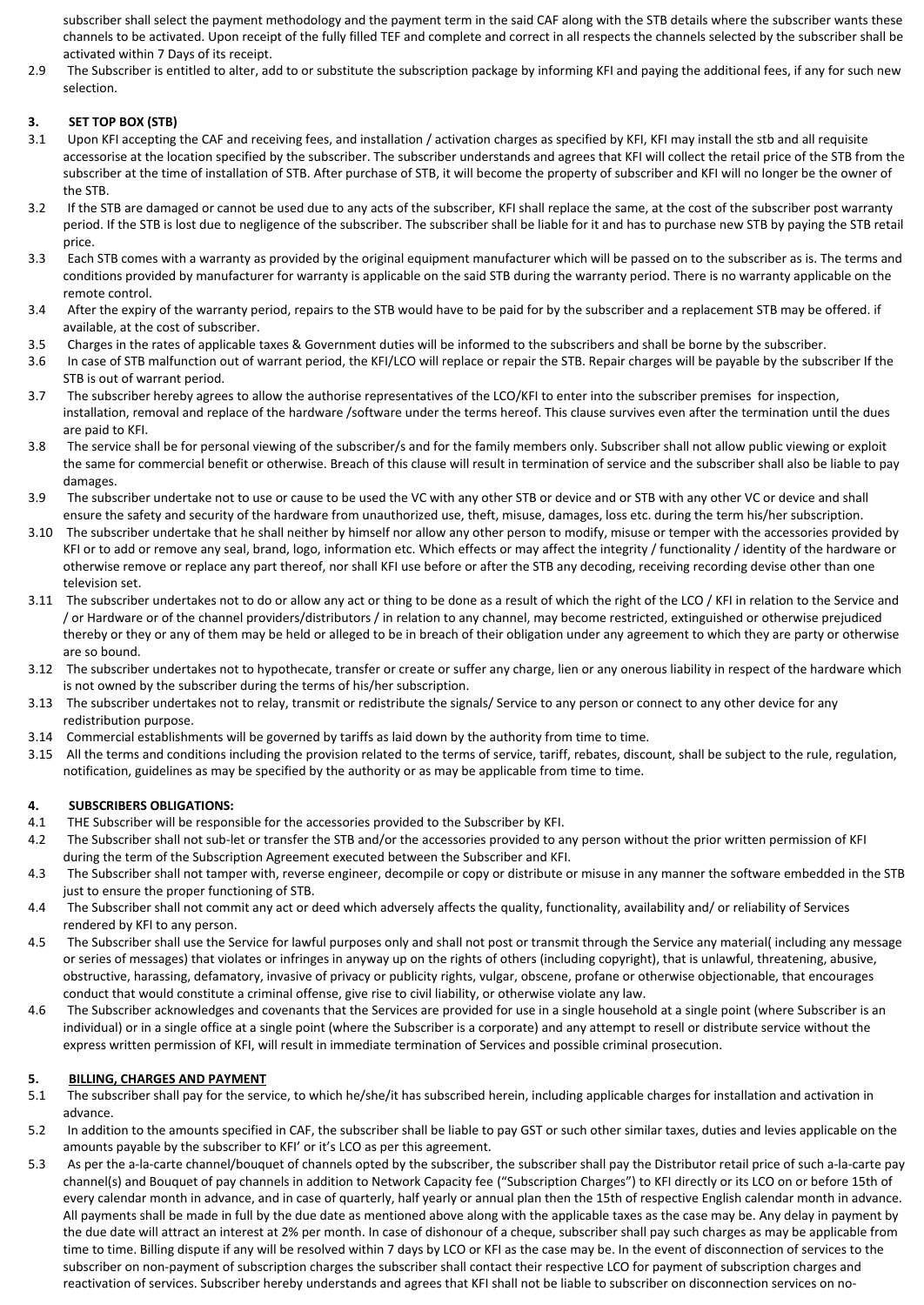payment of subscription charges as the subscription charges are collected by LCO directly from the subscriber and KFI is depending on the report/information submitted by the LCO on the payment of subscription charges by the subscribers in LCO's network.

- 5.4 If the service is provided to the Subscriber are disconnected for any reason whatsoever, the Subscriber shall be liable to pay reconnection charges in addition to the fees and charges payable by the Subscriber for availing of the Services.
- 5.5 The Subscriber shall make payment for at least one month charges/bill and installation & activation charges for the Services. The Subscriber shall not be entitled to refund / adjustment if he terminates this agreement within one billing cycle as opted by him in the CAF.
- 5.6 If the agreement is terminated by either party and the Subscriber has paid amounts in advance to KFI or its LCO, KFI or its LCO shall refund part of such amounts to the Subscriber subject to applicable deductions. Refund, if any will be issued within 30 days following resolution of complaint or before the next billing cycle whichever is earlier.

#### **6. TERM AND TERMINATION**

- 6.1 This agreement shall commence upon KFI activating the STB and shall remain in force, till terminated as per the terms of this agreement.
- 6.2 The Subscriber may terminate this agreement by giving a notice of 15 (fifteen) days to KFI, no charges will be payable by the subscriber even if KFI or its LCO fails to disconnect the service within due date.
- 6.3 KFI shall be entitled to terminate this agreement and deactivate the service to the Subscriber for any reasons by providing a 15(fifteen) days' notice. However this will not apply if the subscriber is found to be cause of piracy and/or defaulter of payments.
- 6.4 Upon the termination of this agreement, the Subscriber shall return the accessories to KFI in the same condition as it was when provided to the Subscriber. If the accessories are not in the condition as specified above, then the Subscriber shall be liable to pay KFI the cost of the accessories.

#### **7. SUSPENSIONS/TERMINATION OF SERVICE AND DEACTIVATION OF CHANNEL(S) OR BOUQUET**

- 7.1 Fifteen (15) days͛notice period will be given if KFI chooses to discontinue providing a channel/s. The notice of discontinuation shall be displayed on TV screen as a scroll on the (our) local cable channel and shall also disseminated through Customer care programming Service.
- 7.2 If the subscriber chooses to relocate, the subscriber shall submit its application in advance either to KFI or its LCO. After verification of the outstanding, KFI shall provide the services at the new location subject to necessary charges as per regulation, provided it is technically and operationally feasible subject to payment restoration and reactivation charges. If not, KFI or the LCO will inform the subscriber likewise and the subscriber can opt to surrender the accessories and proceed to claim a refund as per the terms of the scheme.
- **7.3** The request for the temporarily suspension of service shall be placed by the subscriber with 15 days of notice in writing prior to the date of suspension. No suspension of services is possible if the period of suspension is lesser than a calendar month. Suspension of services is possible for one calendar month or a multiple of calendar month, but the period cannot exceed three calendar months. Restoration/Reactivation charges will be levied if the request for reactivation of services received within Three months from the date of suspension at Rs.25/- and post expiry of three months at Rs.100/- respectively along with applicable tax.
- 7.4 Any request for addition of channel/bouquet will by default be done from the next billing cycle. Subject to lock-in period, disconnection or change of a channel/bouquet request from the subscriber can be acted upon only on a calendar month basis.
- 7.5 Notwithstanding the aforesaid, the service shall be liable to terminated or suspended at the sole option of LCO/KFI either wholly or partly, upon occurrence of any of the following events i.e. (a) if the subscriber commits a payment default; (b) in case of breach by the subscriber; (c) if the subscriber is declared bankrupt; or insolvency proceedings have been initiated against the subscriber;(d) in order to comply with the Cable television Networks(Regulation)Act, 1995 and/or the Rules made thereunder and all and any other applicable laws, notifications, directions and Regulations of any statutory or regulatory bodies; (e) if the broadcaster/Channel providers suspend or discontinue to transmit any Channel/s for any reason.
- 7.6 In the event of suspension, the Subscriber will be liable to pay forthwith upto the last day of the month of suspension/termination and to return forthwith the VC and any other accessories, in working condition (reasonable wear and tear excepted).
- 7.7 The service may be restored upon receipt of all the dues, advance Subscription or deposit reconnection charges (if payable) and any other amount payable under the Terms and on such other terms and condition as may be in force. If the Service was suspended due to the Subscriber's default, the Subscriber shall also pay the amount for the disconnected period as if the Service had continued.

# **8. DISCLAIMER OF WARRANTY**

- 8.1 THE LCO, KFI WILL MAKE REASONABLE EFFORTS TO RENDER UNINTERRUPTED SERVICE TO THE SUBSCRIBER AND MAKE NO REPRESENTATION AND WARRANTY OTHER THAN THOSE SET FORTH IN THE TERMS AND HEREBY EXPRESSLY DECLAIM ALL OTHER WARRANTIES EXPRESS OR IMPLIED, INCLUDING BUT NOT LIMITED TO ANY IMPLIED WARRANTY OR MENCHATABILITY OF FITNESS FOR PARTICULAR PURPOSE.
- 8.2 THE SUBSCRIBER EXPRESSLY AGREES THAT USE OF THIS SERVICE IS AT THE SUBSCRIBER'S SOLE RISK, NEIGTHER KFI NOR THEIR AFFILIATES NOR ANY OF THEIR RESPECTIVE EMPLOYEES AGENTS THIRD PARTY CONTENT OR INFORMATION SERVICES PROVIDERS OR LICENSORS WARRANT THAT THEY MAKE ANY WARRANTY AS TO THE RESULTS THAT MY BE OBTAINED FROM USE OF THE SERVICE, OR AS TO THE ACCURACY, RELIABILITY OR CONTENT OF ANY INFORMATION. SERVICE OR MERCHANDISE PROVIDED THROUGH THE SERVICE. CERTAIN CONTENT MAY BE OBJECTIONABLE OR UNSUITABLE FOR THE MINORS AND SUBSCRIBER IS RESPONSIBLE FOR AND MUST EXERCISE HIS/HER OWN DISCRETION WHEN ALLOWING MINORS TO USE THE SERVICES. THE SERVICE AND THE SOFTWARE ARE PROVIDED ON AN "AS IS" BASIS WITHOUT WARRANTIES OF ANY KIND, EITHER EXPRESSED OR IMPLIED, INCLUDING BUT NOT LIMITED TO WARRANTIES OF TITLE OR IMPLIED WARRANTIES OF MERCHANTALITY OR FITNESS FOR A PARTICULAR PURPOSE, OTHER THAN THOSE WARRANTIES THAT ARE IMPLIED BY AND INCAPABLE OF EXCLUSION, RESTRICTION OR MODIFICATION UNDERTHE LAWS APPLICABLE TO THIS AGREEMENT.

#### **9. REDRESSAL OF COMPLAINTS**

- 9.1 Subscriber can log their complaint on the Customer care number or helpline number of KFI or directly with LCO. The Customer Care Number is available from 08.00 hrs to 22.00 hours all day of the week.
- 9.2 For each complaint received by us the subscriber will be assigned a Docket number.
- 9.3 Each complaint will be attended within 8 hours. However complaints received during night time will be attended on the next day. Ninety percent of number signals complaints will be attended in 24 hours of receipt of such complaint
- 9.4 If the service provided through a LCO, it will be the responsibility of the LCO to maintain the Quality of Services standards laid down by the Authority wherever it pertains to distribution of signals from the node/amplifier of KFI. If the services is provided directly by KFI it will be responsibility of the KFI to maintain the Quality of Services standards as laid down by the Authority.
- 9.5 For more details relating to the redressal of your complaints please see KFI's Consumer Charter which has been provided along with this CAF.

#### **10. AMENDMENTS AND VARIATIONS**

- 10.1 KFI is entitled to change, vary, add, withdraw, the services or the subscription package or a part thereof and/ or vary the charges and fees related thereto at any time. Upon making such changes variations, additions or withdrawals, KFI shall inform the Subscriber of the same.
- 10.2 If the Subscriber continues to use the Services after the notice informing the Subscriber of the said charges, variations, additions or withdrawals shall be deemed to have agreed to such changes, variations, additions or withdrawals.